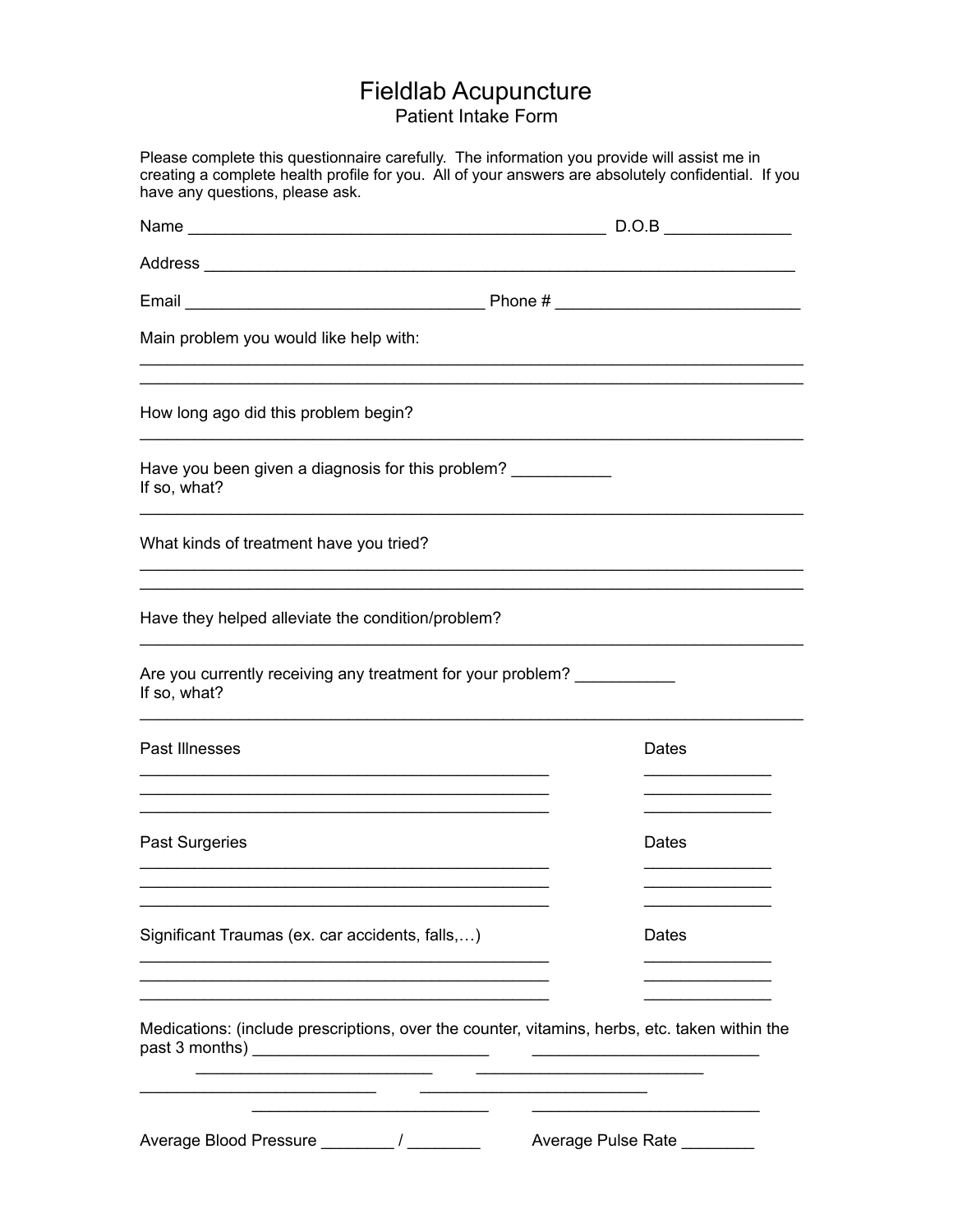#### Allergies:

Family Medical History (general health) Mother's side

### Father's Side

Siblings

If any of the above are deceased, what was the cause?

\_\_\_\_\_\_\_\_\_\_\_\_\_\_\_\_\_\_\_\_\_\_\_\_\_\_\_\_\_\_\_\_\_\_\_\_\_\_

| <b>Current Emotional Health:</b> |               | Current Quality of Life: |  |
|----------------------------------|---------------|--------------------------|--|
| Occupation:                      | Stress Level: | Do you like your job?    |  |

\_\_\_\_\_\_\_\_\_\_\_\_\_\_\_\_\_\_\_\_\_\_\_\_\_\_\_\_\_\_\_\_\_\_\_\_\_\_\_\_\_\_\_\_\_\_\_\_\_\_\_\_\_\_\_\_\_\_\_\_\_\_\_\_\_\_\_\_\_\_\_\_\_ \_\_\_\_\_\_\_\_\_\_\_\_\_\_\_\_\_\_\_\_\_\_\_\_\_\_\_\_\_\_\_\_\_\_\_\_\_\_\_\_\_\_\_\_\_\_\_\_\_\_\_\_\_\_\_\_\_\_\_\_\_\_\_\_\_\_\_\_\_\_\_\_\_

\_\_\_\_\_\_\_\_\_\_\_\_\_\_\_\_\_\_\_\_\_\_\_\_\_\_\_\_\_\_\_\_\_\_\_\_\_\_\_\_\_\_\_\_\_\_\_\_\_\_\_\_\_\_\_\_\_\_\_\_\_\_\_\_\_\_\_\_\_\_\_\_\_

\_\_\_\_\_\_\_\_\_\_\_\_\_\_\_\_\_\_\_\_\_\_\_\_\_\_\_\_\_\_\_\_\_\_\_\_\_\_\_\_\_\_\_\_\_\_\_\_\_\_\_\_\_\_\_\_\_\_\_\_\_\_\_\_\_\_\_\_\_\_\_\_\_

\_\_\_\_\_\_\_\_\_\_\_\_\_\_\_\_\_\_\_\_\_\_\_\_\_\_\_\_\_\_\_\_\_\_\_\_\_\_\_\_\_\_\_\_\_\_\_\_\_\_\_\_\_\_\_\_\_\_\_\_\_\_\_\_\_\_\_\_\_\_\_\_\_

Have you had any unusual stresses recently?

\_\_\_\_\_\_\_\_\_\_\_\_\_\_\_\_\_\_\_\_\_\_\_\_\_\_\_\_\_\_\_\_\_\_\_\_\_\_\_\_\_\_\_\_\_\_\_\_\_\_\_\_\_\_\_\_\_\_\_\_\_\_\_\_\_\_\_\_\_\_\_\_\_ Your favorite time of year: \_\_\_\_\_\_\_\_\_\_\_\_\_\_\_\_\_\_\_\_\_\_\_\_\_\_\_\_\_\_\_\_Worst: \_ Hobbies and recreational habits: \_\_\_\_\_\_\_\_\_\_\_\_\_\_\_\_\_\_\_\_\_\_\_\_\_\_\_\_\_\_\_\_\_\_\_\_\_\_\_\_\_\_\_\_\_\_\_\_\_\_\_\_\_\_\_

| Do you exercise regularly? | please describe:  |
|----------------------------|-------------------|
| Do you smoke cigarettes?   | if so, $\#$ /day: |
| Do you drink alcohol?      | if so, #/week:    |

Please check how many times you use the following:

|             | Never | $1 - 3$ times<br>per month | 1 time per<br>week | $2 - 4$ times<br>per week | Everyday |
|-------------|-------|----------------------------|--------------------|---------------------------|----------|
| sugar       |       |                            |                    |                           |          |
| caffeine    |       |                            |                    |                           |          |
| fried foods |       |                            |                    |                           |          |
| raw foods   |       |                            |                    |                           |          |
| spicy foods |       |                            |                    |                           |          |
| soda        |       |                            |                    |                           |          |
| fast food   |       |                            |                    |                           |          |
| white flour |       |                            |                    |                           |          |

#### **Cardiovascular**

- 
- 
- 
- □ High Blood Pressure □ Swelling of Hands □ Palpitations
- 
- 
- □ Varicose Veins □ Difficulty Breathing □ Chest Pain
	-
- □ Cold Sweats □ Low Blood Pressure □ Swelling of Feet
- □ Blood Clots □ Dizziness □ Cold Hands/Feet
- □ Shortness of Breath □ Fainting □ □ Irregular Heartbeat
	-
	-
	-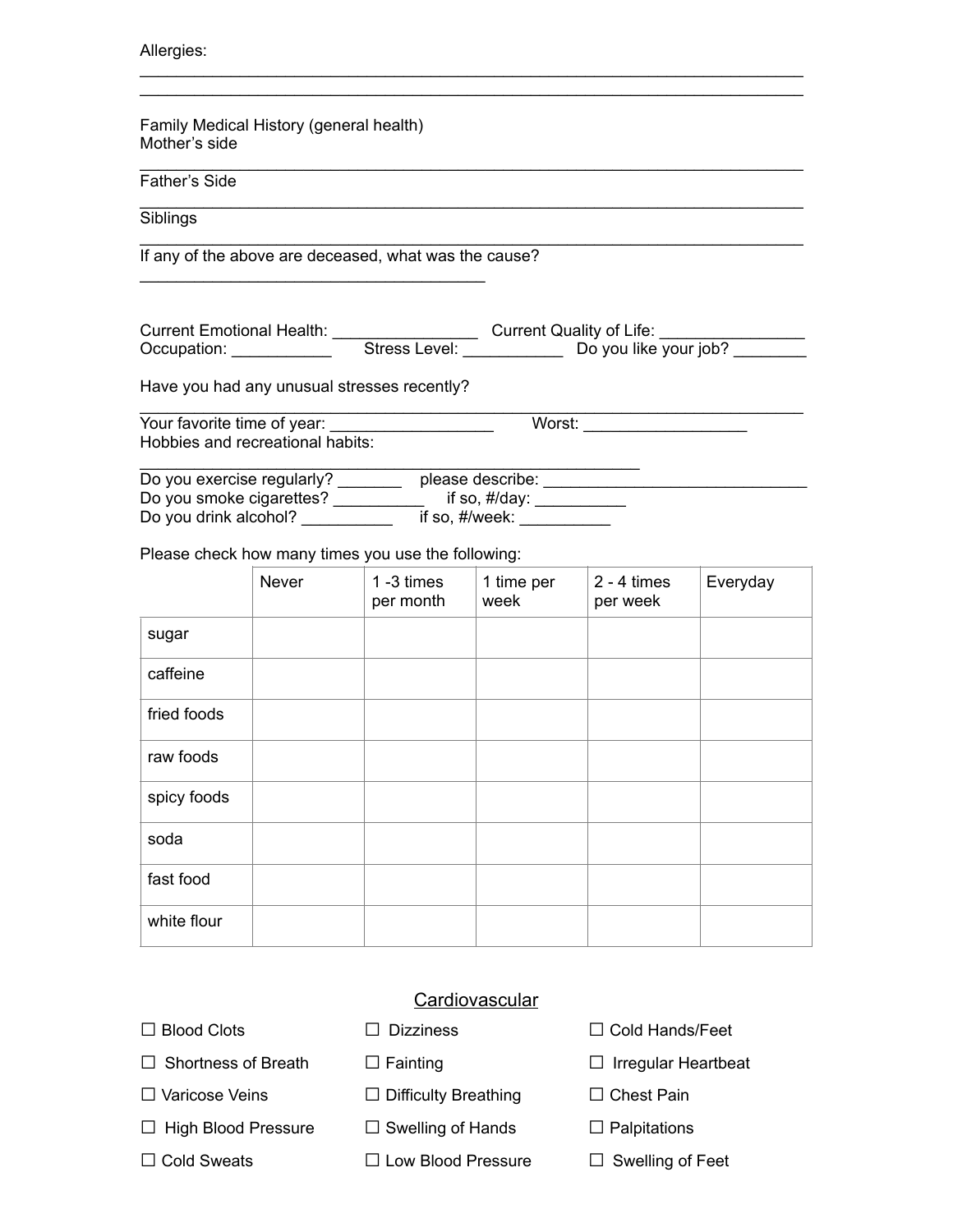## **Gastrointestinal**

| $\Box$ Bad Breath                                                                | Vomiting<br>ப           | Diarrhea                  | <b>Black Stools</b>         |  |  |
|----------------------------------------------------------------------------------|-------------------------|---------------------------|-----------------------------|--|--|
| $\Box$ Belching                                                                  | <b>Gastric Ulcers</b>   | Constipation<br>ப         | $\Box$ Hemorrhoids          |  |  |
| Acid Reflux                                                                      | $\Box$ Intestinal Gas   | $\Box$ Abdominal Pain     | <b>Blood in Stools</b>      |  |  |
| $\Box$ Nausea                                                                    | <b>Bloating</b>         |                           |                             |  |  |
|                                                                                  |                         |                           |                             |  |  |
|                                                                                  | <b>Genito-Urinary</b>   |                           |                             |  |  |
| $\Box$ Painful Urination                                                         | Incontinence<br>$\perp$ | <b>Discolored Urine</b>   | STD's                       |  |  |
| $\Box$ Frequent Urination $\Box$ UTI's                                           |                         | Blood in Urine            | $\Box$ Erectile Dysfunction |  |  |
| $\Box$ Urgent Urination                                                          | $\Box$ Scanty Urination | <b>Kidney Stones</b><br>⊔ |                             |  |  |
| Males over 40 years old: Have you had your prostate examined?<br>If so, results: |                         |                           |                             |  |  |

| <b>Gynecology &amp; Pregnancy</b>                                               |                                              |                                                                            |                                                     |  |
|---------------------------------------------------------------------------------|----------------------------------------------|----------------------------------------------------------------------------|-----------------------------------------------------|--|
| $\Box$ Irregular Periods                                                        | $\Box$ Prolonged Flow                        | $\Box$ Vaginal Discharge                                                   | $\Box$ Cysts                                        |  |
| $\Box$ Painful Periods                                                          | $\Box$ PMS                                   | <b>Fibroids</b>                                                            | Clots                                               |  |
| $\Box$ Light Flow<br><b>Age First Menses</b><br># Pregnancies<br># Miscarriages | $\Box$ Heavy Flow<br># Births<br># Abortions | Difficult Births<br>Date Last Menses<br># C-sections<br># Premature Births | <b>Fertility Problems</b>                           |  |
| <u>Neuro-Psychological</u>                                                      |                                              |                                                                            |                                                     |  |
| $\Box$ Depression                                                               | Headaches                                    | <b>Dizziness</b>                                                           | $\Box$ Anxiety                                      |  |
| $\Box$ Migraines                                                                | <b>Seizures</b>                              | $\Box$ Tinnitus                                                            | Irritability                                        |  |
| $\Box$ Head Injuries                                                            | $\Box$ Loss of Balance                       | Easily Angered                                                             | Poor Memory                                         |  |
| $\Box$ Mood Swings                                                              | <b>Disorientation</b>                        |                                                                            | $\Box$ Areas of Numbness $\Box$ Visual Disturbances |  |
| <b>Weak Extremities</b>                                                         | $\Box$ Lack of Coordination                  |                                                                            |                                                     |  |

## **Musculoskeletal**

| $\Box$ Neck Pain     | $\Box$ Wrist/Hand Pain | $\Box$ Joint Pain     | $\Box$ Muscle Weakness |
|----------------------|------------------------|-----------------------|------------------------|
| $\Box$ Back Pain     | $\Box$ Hip Pain        | <b>Weak Joints</b>    | $\Box$ Muscle Spasms   |
| $\Box$ Scoliosis     | $\Box$ Knee Pain       | $\Box$ Arthritis      | $\Box$ Muscle Cramping |
| $\Box$ Shoulder Pain | $\Box$ Ankle/Foot Pain | $\Box$ Recent Sprains | $\Box$ Muscle Soreness |
| $\Box$ Elbow Pain    |                        |                       |                        |